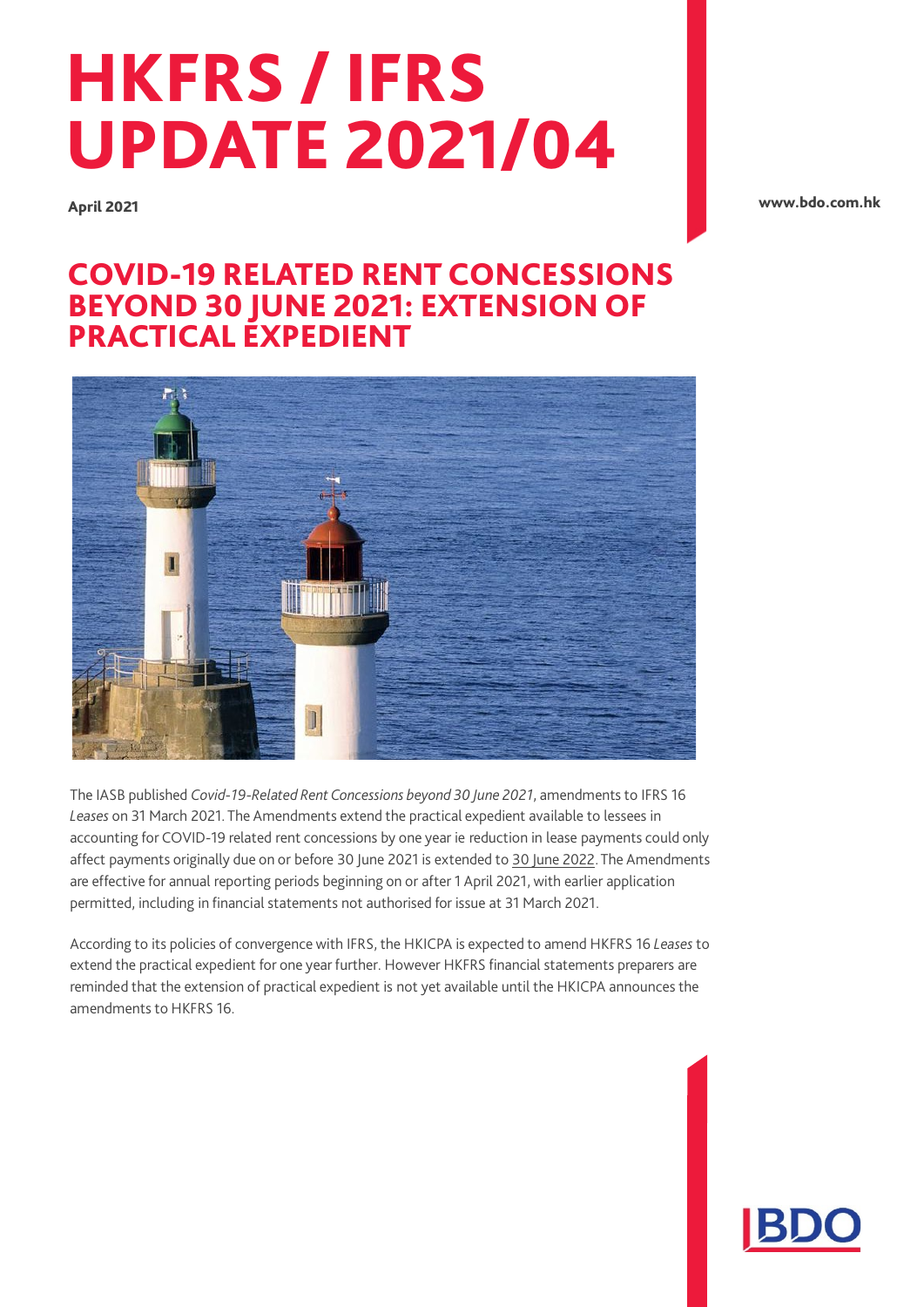Appended to this *Update* is a newsletter published by BDO Global which explains the availability of the extended practical expedient to lessees (eg whether it has elected to not apply the original practical expedient) and the

circumstances where the Amendments are optional. The newsletter also illustrates the transitional requirements with examples.

#### BDO'S SUPPORT AND ASSISTANCE ON HKFRS/IFRS

For any support and assistance on HKFRS/IFRS, please talk to your usual BDO contact or email [info@bdo.com.hk](mailto:info@bdo.com.hk)

Click [here](https://www.bdo.com.hk/insights/publications/hkfrs-ifrs-updates) for more BDO publications on HKFRS/IFRS.

BDO Limited, a Hong Kong limited company, is a member of BDO International Limited, a UK company limited by guarantee, and forms part of the international BDO network of independent member firms.

BDO is the brand name for the BDO network and for each of the BDO Member Firms.

This publication has been carefully prepared, but it has been written in general terms and should be seen as broad guidance only. The publication cannot be relied upon to cover specific situations and you should not act, or refrain from acting, upon the information contained therein without obtaining specific<br>professional advice. Please contact BDO to discuss these matters in not accept or assume any liability or duty of care for any loss arising from any action taken or not taken by anyone in reliance on the information in this publication or for any decision based on it.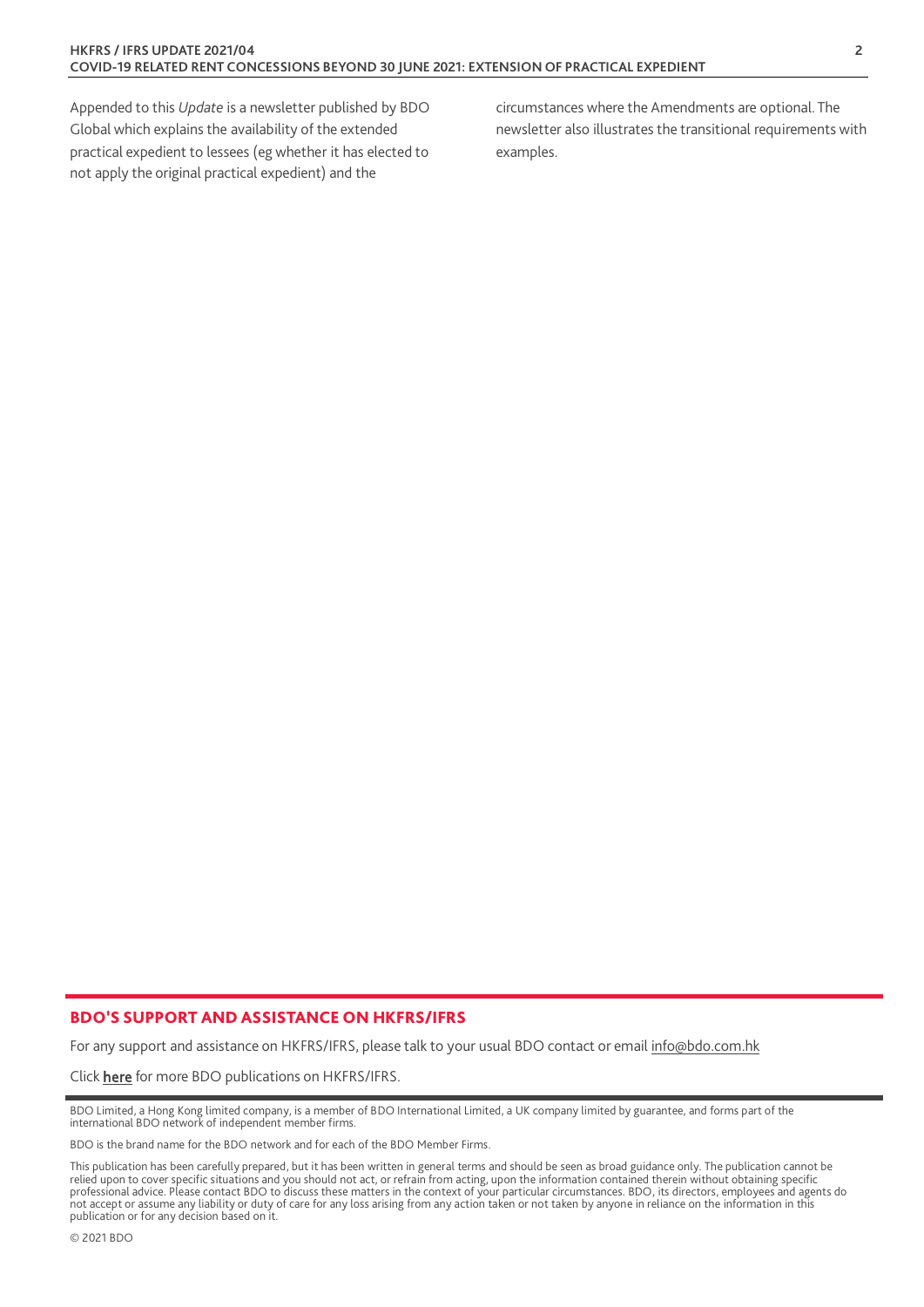

**APPENDIX**

# **COVID-19 RELATED RENT CONCESSIONS BEYOND 30 JUNE 2021: EXTENSION OF PRACTICAL EXPEDIENT - ADDITIONAL FAQs**

**INTERNATIONAL FINANCIAL REPORTING BULLETIN**

**2021/08**

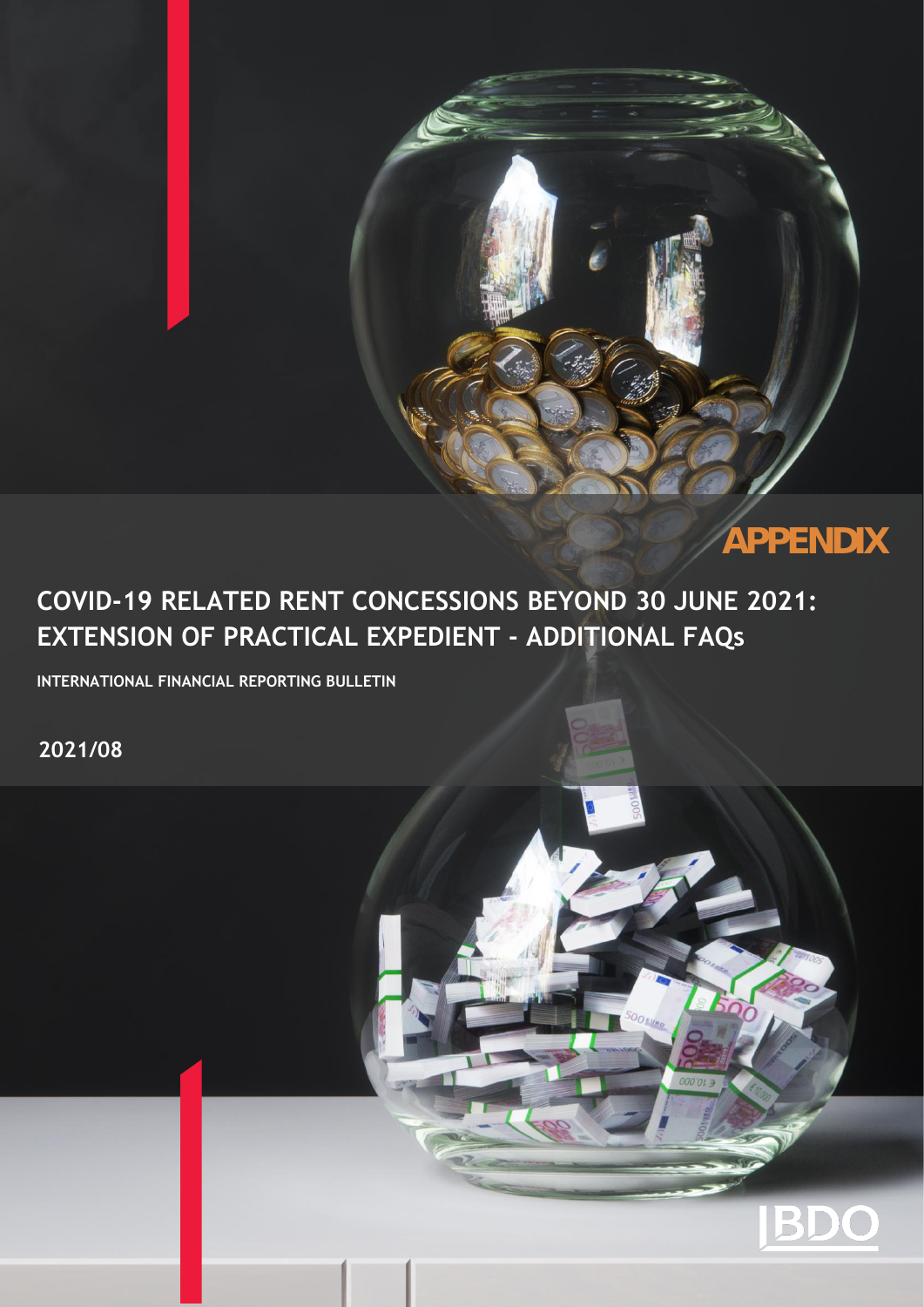# **BACKGROUND**

On 28 May 2020, the IASB issued amendments to IFRS 16, which provide relief for lessees in accounting for rent concessions granted as a direct consequence of COVID-19.

BDO has published several detailed publications on these amendments, including FAQs, which are available [here.](https://www.bdo.global/en-gb/microsites/ifrs/resource-library?category=all&tag=all&accounting=ifrs16) This includes [IFR Bulletin](https://www.bdo.global/getmedia/ead2254f-8fd8-4636-a96a-39f9357d0533/IFRB-2020-11-accounting-for-rent-concessions-FAQ.aspx)  [2020/11](https://www.bdo.global/getmedia/ead2254f-8fd8-4636-a96a-39f9357d0533/IFRB-2020-11-accounting-for-rent-concessions-FAQ.aspx) Accounting for Rent Concessions: Lessee FAQs.

On 31 March 2021, the IASB amended IFRS 16 further to extend the time limit for one of the criteria that must be met in order for a lessee to apply the practical expedient to a rent concession.

This publication provides additional FAQs relating to the extension of the practical expedient.

**THE ORIGINAL AMENDMENTS** 

In May 2020, IFRS 16 was amended to introduce a practical expedient in IFRS 16, which is summarised as follows:

(a) Provide lessees with an exemption from the requirement to determine whether a COVID-19-related rent concession is a lease modification; and

#### **STATUS** Final

### **EFFECTIVE DATE**

Mandatorily effective for annual reporting periods beginning on or after 1 April 2021, with earlier application permitted, including to financial statements not yet authorised for issue at the date the final amendments are issued.

#### **ACCOUNTING IMPACT**

Extend the criterion for applying the practical expedient to concessions that reduce lease payments originally due on or before 30 June 2022 (criterion was originally 30 June 2021).

(b) Require lessees that apply the practical expedient to account for COVID-19-related rent concessions as if they were not lease modifications. Lessees generally account for the change in lease payments as a 'negative variable payment' (i.e. DR lease liability, CR profit or loss).

The amendments limited the application of this practical expedient to rent concessions meeting certain criteria. One of these criteria was that any reduction in lease payments could only affect payments originally due on or before 30 June 2021. Therefore, for example, a rent concession agreed to in June 2020 that reduced lease payments by 15% from July 2020 – July 2021 would not have qualified for the practical expedient because it would have reduced lease payments originally due beyond 30 June 2021. This type of rent concession would instead have been required to be accounted for using the lease modification requirements of IFRS 16.

# **THE EXTENSION OF THE PRACTICAL EXPEDIENT**

## **WHY IS IFRS 16 BEING AMENDED AGAIN?**

Since the original amendments were issued, the IASB has received feedback from investors indicating that, due to the ongoing effects of the pandemic, they thought the criteria to apply the practical expedient should be extended. This would result in gains from the forgiveness or waiver of lease payments that are a direct consequence of the pandemic continuing to be included in profit or loss in the period to which they relate (i.e. they would reflect the financial effects of the pandemic during the period of the pandemic).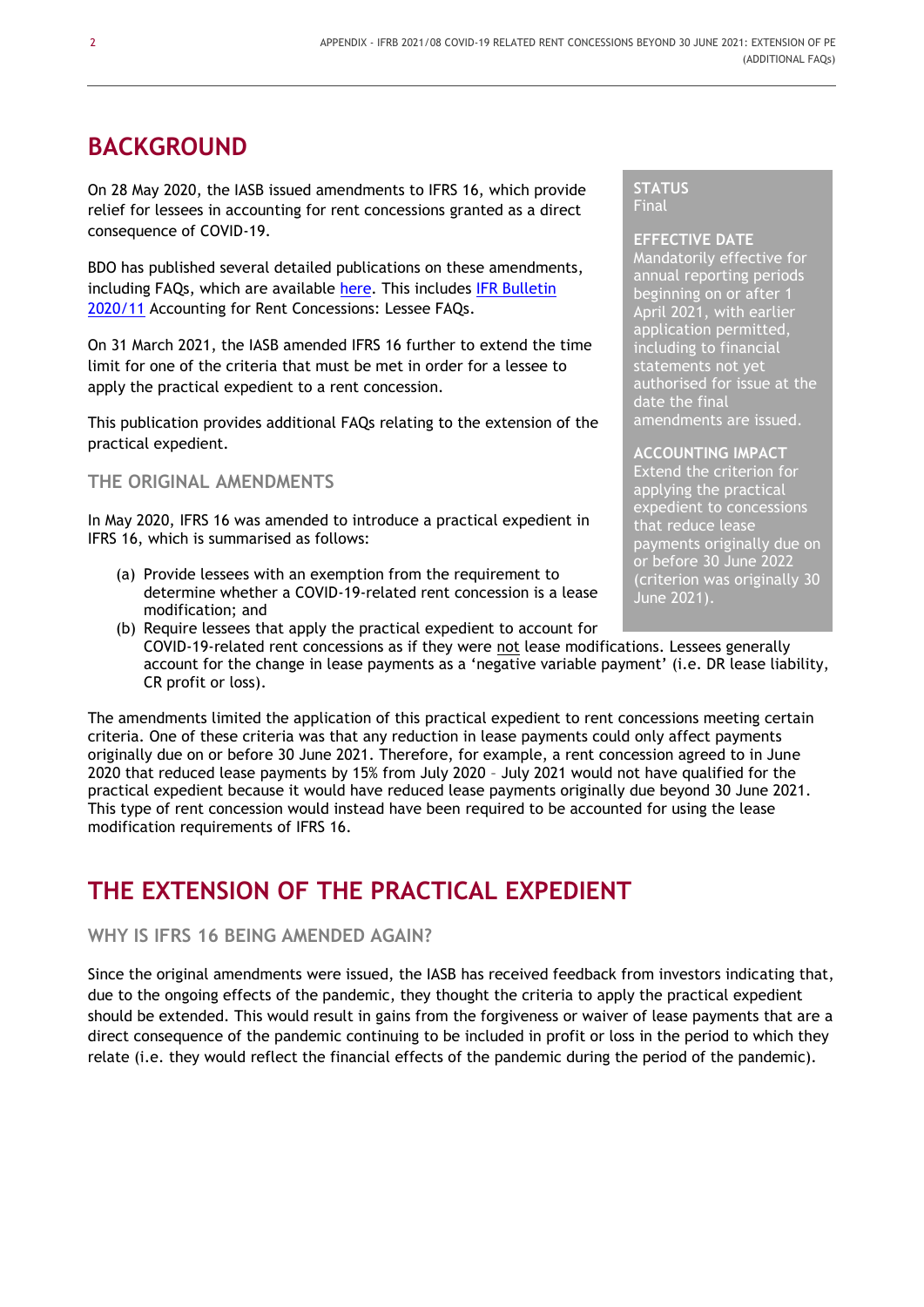# **WHAT ARE THE AMENDMENTS?**

The amendments modify one of the criteria that must be met in order for the practical expedient to be applied. They extend the period over which lease payments originally due may be reduced to end on 30 June 2022 (previously 30 June 2021). Therefore, using the earlier example of a rent concession which reduced lease payments originally due by 15% from July 2020 – July 2021, an entity that is eligible to apply the revised practical expedient could account for this rent concession using the practical expedient, whereas it could not under the original amendments issued in May 2020.

## **WHAT ARE THE TRANSITIONAL REQUIREMENTS?**

The amendments to the practical expedient are mandatorily effective for annual reporting periods beginning on or after 1 April 2021, with earlier application permitted, including in financial statements not authorised for issue at the date the final amendment is issued. For example if, on 31 March 2021, an entity had not yet authorised its 31 December 2020 financial statements for issue, then that entity could apply these amendments in its 31 December 2020 financial statements.

The amendments would be applied retrospectively, with the cumulative effect of initial application being reflected as an adjustment to opening equity at the beginning of the annual reporting period in which the amendments are first applied. See Scenarios 1 – 3 below for illustrations of the transitional requirements.

# **ARE THE AMENDMENTS OPTIONAL?**

Adoption of the amendments is not optional, however, electing to use the practical expedient is. The consequence of this may be summarised as follows:

| <b>HAS THE ENTITY ELECTED</b><br>TO USE THE PRACTICAL<br><b>EXPEDIENT?</b> | <b>EFFECT</b>                                                                                                                                                                                                                                                                                                                                                                                                                                                                                                                        |
|----------------------------------------------------------------------------|--------------------------------------------------------------------------------------------------------------------------------------------------------------------------------------------------------------------------------------------------------------------------------------------------------------------------------------------------------------------------------------------------------------------------------------------------------------------------------------------------------------------------------------|
| No                                                                         | The practical expedient introduced by the May 2020 amendments is<br>optional. If an entity previously decided to not apply the practical<br>expedient (or an entity has no rent concessions that would meet the<br>criteria), then the extension of the practical expedient will not affect that<br>entity.                                                                                                                                                                                                                          |
|                                                                            | If an entity had not yet established an accounting policy for applying (or<br>not applying) the practical expedient at the point at which the Board<br>issued the 2021 amendment, the entity could still decide to apply the<br>practical expedient.                                                                                                                                                                                                                                                                                 |
| Yes                                                                        | If an entity previously decided to apply the practical expedient, then it<br>must also apply the extension of the practical expedient. This is because<br>the practical expedient is optional, however, once an entity decides to<br>apply the practical expedient, it must do so to all leases with similar<br>characteristics in similar circumstances (IFRS 16.2). The extension of the<br>practical expedient modifies the scope of the expedient, not an entity's<br>decision as to whether it applies the practical expedient. |
|                                                                            | For an example of an entity that elected to use the practical expedient in<br>its 31 December 2020 annual accounts, but then adopts the extension of<br>the practical expedient at a later date, see Scenario 3 below.                                                                                                                                                                                                                                                                                                               |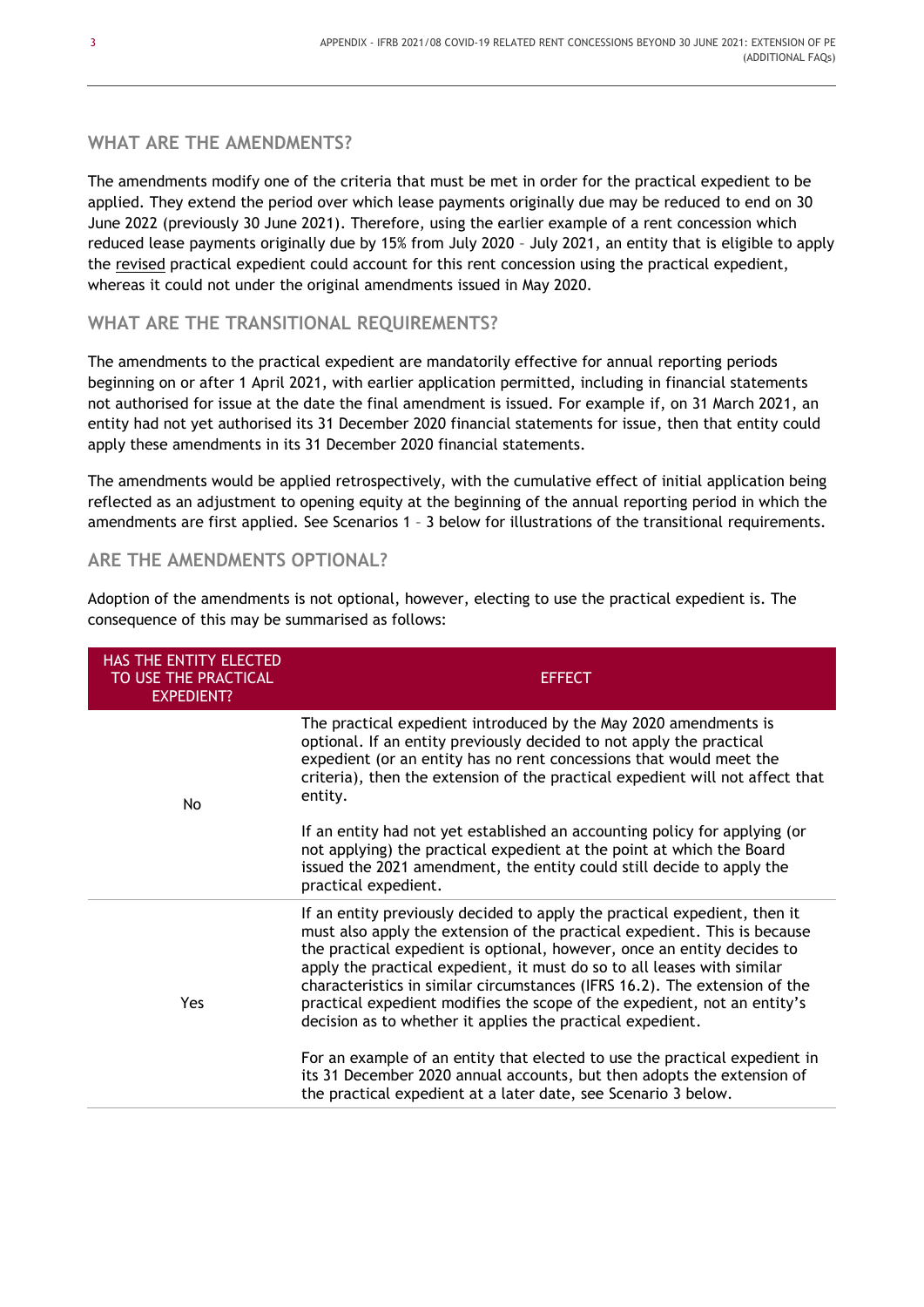# **WHAT ARE EXAMPLES OF HOW THE TRANSITIONAL REQUIREMENTS BEING APPLIED?**

To illustrate the transitional requirements, three examples are included below, all of which have the same set of common facts:

### COMMON FACTS FOR EXAMPLES 1-3

- Entity A is a retailer selling pet food and accessories, which reports financial results on a calendar year basis as well as half-year interim financial statements prepared in accordance with IAS 34.
- Entity A entered into 10 rent concessions with lessors for similar lease contracts relating to its retail locations. These rent concessions were agreed to during the period from September – December 2020.
- All of the rent concessions decrease store rent by 20% per month for a number of months. These concessions are not contingent on any future events.
- Entity A applied the practical expedient and therefore did not account for the eligible rent concessions as lease modifications.
- 8 of the 10 rent concessions met the criteria introduced in the May 2020 amendments and therefore Entity A accounted for the reduction in lease liabilities as negative variable lease payments (i.e. DR lease liabilities, CR profit or loss).
- 2 of the 10 rent concessions did not meet the criteria introduced in the May 2020 amendments because those 2 concessions resulted in reduced lease payments originally due beyond 30 June 2021 (the ineligible rent concessions). The ineligible rent concessions reduced lease payments from January 2021 – October 2021.
- Entity A accounted for the ineligible rent concessions as lease modifications in its 31 December 2020 financial statements (i.e. DR lease liabilities, CR right-of-use assets).
- Entity A applies IFRS as issued by the IASB, therefore, the extension of the practical expedient is eligible to be adopted as soon as it is issued\*.

\* For entities that do not apply IFRS as issued by the IASB (e.g. IFRS as endorsed by the European Union or based on the endorsement of other national standard setters), application of the amendments will be delayed until the applicable endorsement or approval process occurs.

#### Scenario 1 - Entity A issued its 31 December 2020 financial statements on 15 February 2021

As Entity A issued its financial statements prior to the extension of the practical expedient being issued on 31 March 2021, it is unable to reflect the effect of adopting the amendments in its 31 December 2020 financial statements.

Entity A is required to adopt the amendments in its half-year 30 June 2021 interim financial statements if it will adopt the amendments in its annual financial statements for the year ending 31 December 2021. At the latest, Entity A must adopt the amendments on 1 January 2022, which is the beginning of its first annual reporting period beginning on or after 1 April 2021, the mandatory effective date of the amendments. The effect of the extension of the practical expedient must be reflected when the amendments are adopted by Entity A.

#### Scenario 2 - Entity A is planning to issue its 31 December 2020 financial statements on 15 April 2021 and it decides to adopt the extension of the practical expedient in its 31 December 2020 financial statements.

The effect of the amendments are such that the 2 previously ineligible rent concessions now meet the practical expedient criteria.

Entity A must reverse the effect of accounting for the rent concessions as lease modifications (i.e. DR right-of-use assets, CR lease liabilities) and reflect the reduction in the lease liability as a negative variable lease payment in profit or loss (i.e. DR lease liabilities, CR profit or loss).

Entity A must also account for the corresponding effect on depreciation of right-of-use assets from the date the lease modification was accounted for. This is because accounting for the rent concession using the practical expedient will result in higher depreciation expense from the date of the rent concession since the right-of-use asset is not reduced if the practical expedient is applied.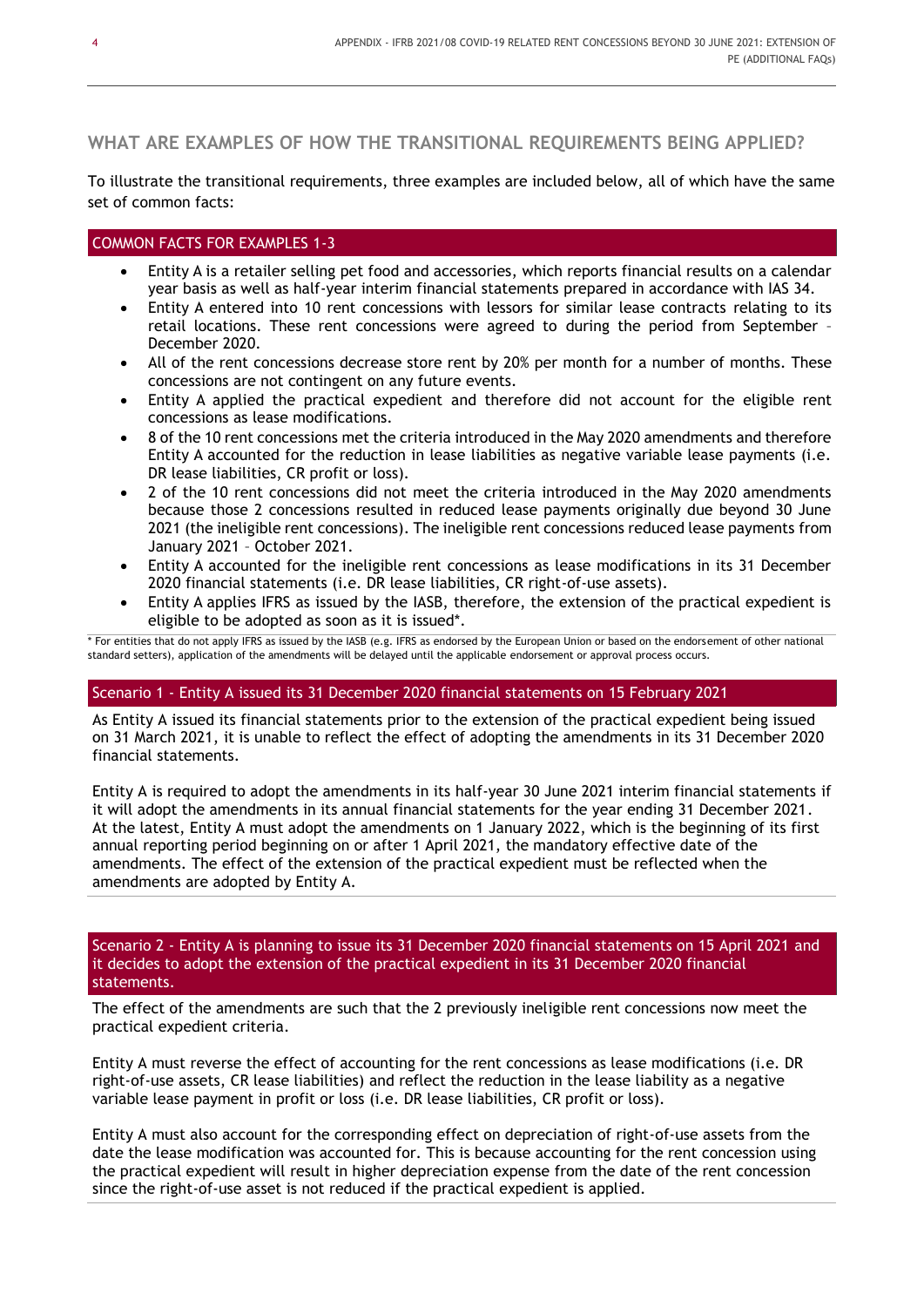#### Scenario 3 - Entity A is planning to issue its 31 December 2020 financial statements on 15 April 2021 and it decides to not adopt the extension of the practical expedient in its 31 December 2020 financial statements.

As Entity A has not adopted the extension of the practical expedient early, the ineligible rent concessions are accounted for as lease modifications in the 31 December 2020 financial statements.

Entity A may be required to adopt the amendments in its half-year 30 June 2021 interim financial statements (see the following FAQ concerning IAS 34).

At the latest, Entity A must adopt the amendments on 1 January 2022, which is the beginning of its first annual reporting period beginning on or after 1 April 2021, the mandatory effective date of the amendments. The effect of the extension of the practical expedient must be reflected when the amendments are adopted by Entity A.

# **HOW DOES AN ENTITY REFLECT THE ADOPTION OF THE AMENDMENTS IN INTERIM FINANCIAL STATEMENTS?**

An entity is required to apply the same accounting policies in its interim financial statements as in its immediately preceding annual financial statements. As an exception, accounting policy changes made after the date of the most recent annual financial statements that are to be reflected in the next annual financial statements are required to be reflected in interim financial statements (IAS 34.28).

Therefore, if an entity will adopt the extension of the practical expedient in its next annual financial statements, that change in accounting policy must be reflected in its interim financial statements.

Continuing from Scenario 3, assume Entity A has decided to not adopt the amendments early in its 31 December 2020 annual financial statements, but will adopt them in its 31 December 2021 annual financial statements. In preparing its 30 June 2021 interim financial statements in accordance with IAS 34, Entity A must reflect this change in accounting policy in those interim financial statements. This means that Entity A must reflect the adoption of the amendments as at 1 January 2021 in its 30 June 2021 interim financial statements. The required approach would be similar to that described in Scenario 2, except that the effect of reversing lease modification accounting would be reflected as an adjustment to opening retained earnings (or another component of equity) on 1 January 2021.

As an example (ignoring tax effects), Entity A would record the following entry on 1 January 2021 in its 30 June 2021 interim financial statements:

| DR right-of-use assets | 100 |       |
|------------------------|-----|-------|
| CR lease liabilities   |     | $2^*$ |
| CR retained earnings   |     | 98    |

\*The adjustment to lease liabilities results from IFRS 16.45(c) requiring a revised discount rate to be used when applying lease modification requirements, however, a revised discount rate is not required when the practical expedient is used. Therefore, the carrying amount of the lease liability differs as a result of difference in the discount rate depending on whether the rent concession is accounted as a lease modification or using the practical expedient and the corresponding difference in finance expense.

As the ineligible rent concessions were agreed to in 2020 and the event or condition that triggered those negative variable payments was in 2020, the effect of adopting the extension to the practical expedient is reflected as an adjustment to opening equity.